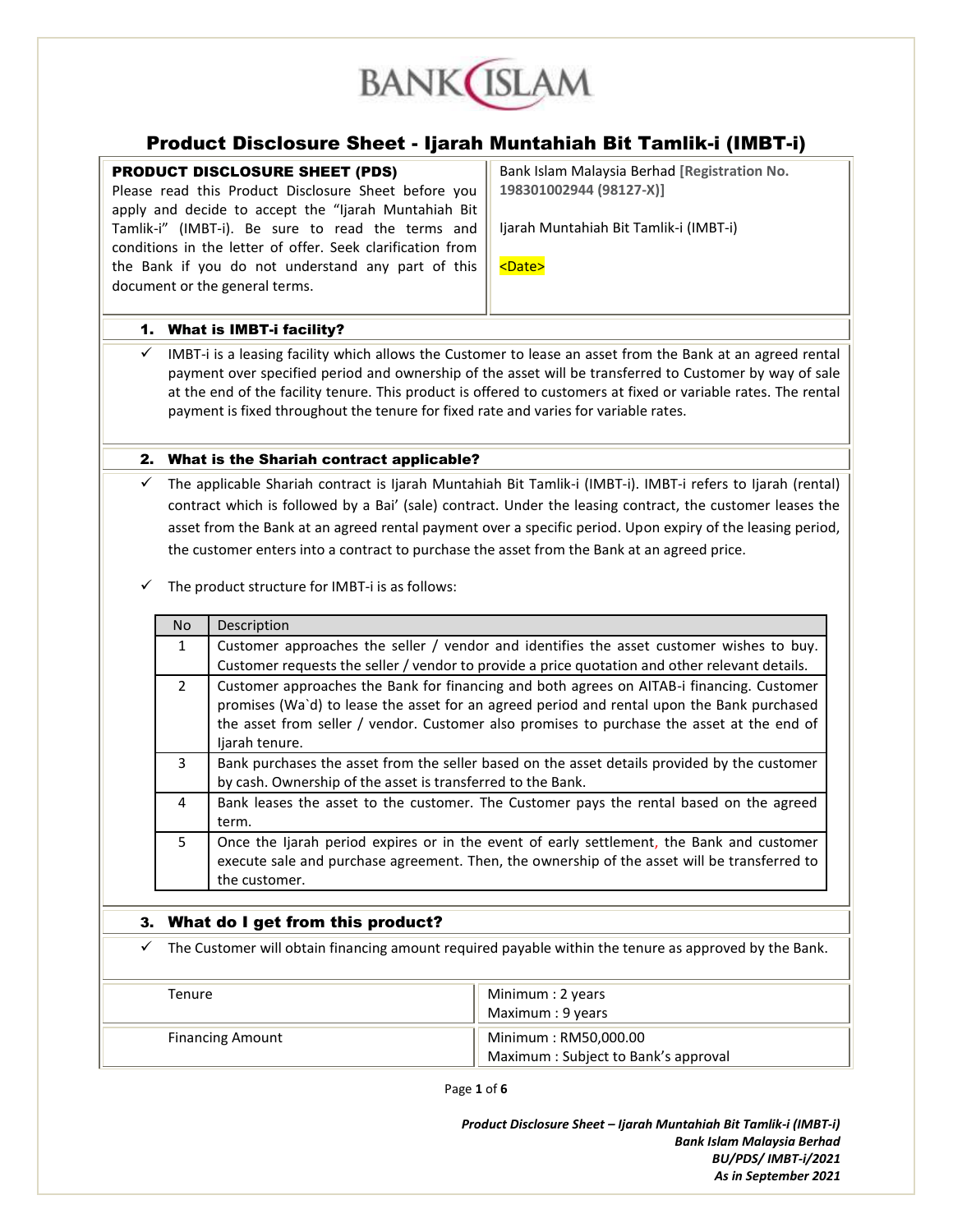

Page **2** of **6** The sample calculation is illustrated below: *Example* Margin of Finance | : | 100% Facility Amount | : | RM50,000 Rental Rate  $\vert \cdot \vert$  Fixed Rate 2.5% per annum Tenure  $| : | 9$  years Monthly Rental : RM517.48 Total Rental : RM55,887.84 *\* BFR (as at 1 December 2020) is 5.47%.* **Note**: The above example is only for illustration purpose and may not show the actual financing obligation of each Ijarah Muntahiah Bit Tamlik-i. BFR (as at 1 December 2020) is 5.47%. Please visit/ refer to<https://www.bankislam.com/deposit-financing-rates/> for the latest BFR/ COF. 4. What are my obligations? The Customer is obliged: i. To pay the rental (monthly) as approved by the Bank (example: based on question 3 above). Your monthly rental is RM517.48 Total rental amount at the end of 9 years is RM55,887.84 Total profit at the end of 9 years is RM5,887.84 **Note:** The figure stated is based on fixed rate financing. The monthly payment is calculated in accordance to the formula below :  $((P \times R \times T) + P) / t$ , Where: P = Financing Amount Approved R = Profit rate per annum T = Tenure of facility in years t = Tenure of facility in months ii. To purchase the asset at the end of tenure as well as in cases of default and early settlement from the Bank. **Note**: The Purchase Price will be calculated by the Bank based on the trigger event i.e. Maturity, Early Settlement, or Event of Default. 5. What are the fees and charges that I have to pay?  $\checkmark$  Stamp Duty (as per Stamp Duty Act 1949 [Revised 1989]).  $\checkmark$  Legal fee & disbursement Including solicitors fee for preparing financing documentation, registration of charge, land search and bankruptcy search (where applicable).  $\checkmark$  Cancellation of the facility - you are to pay the Bank all costs (if any) for the preparation and registration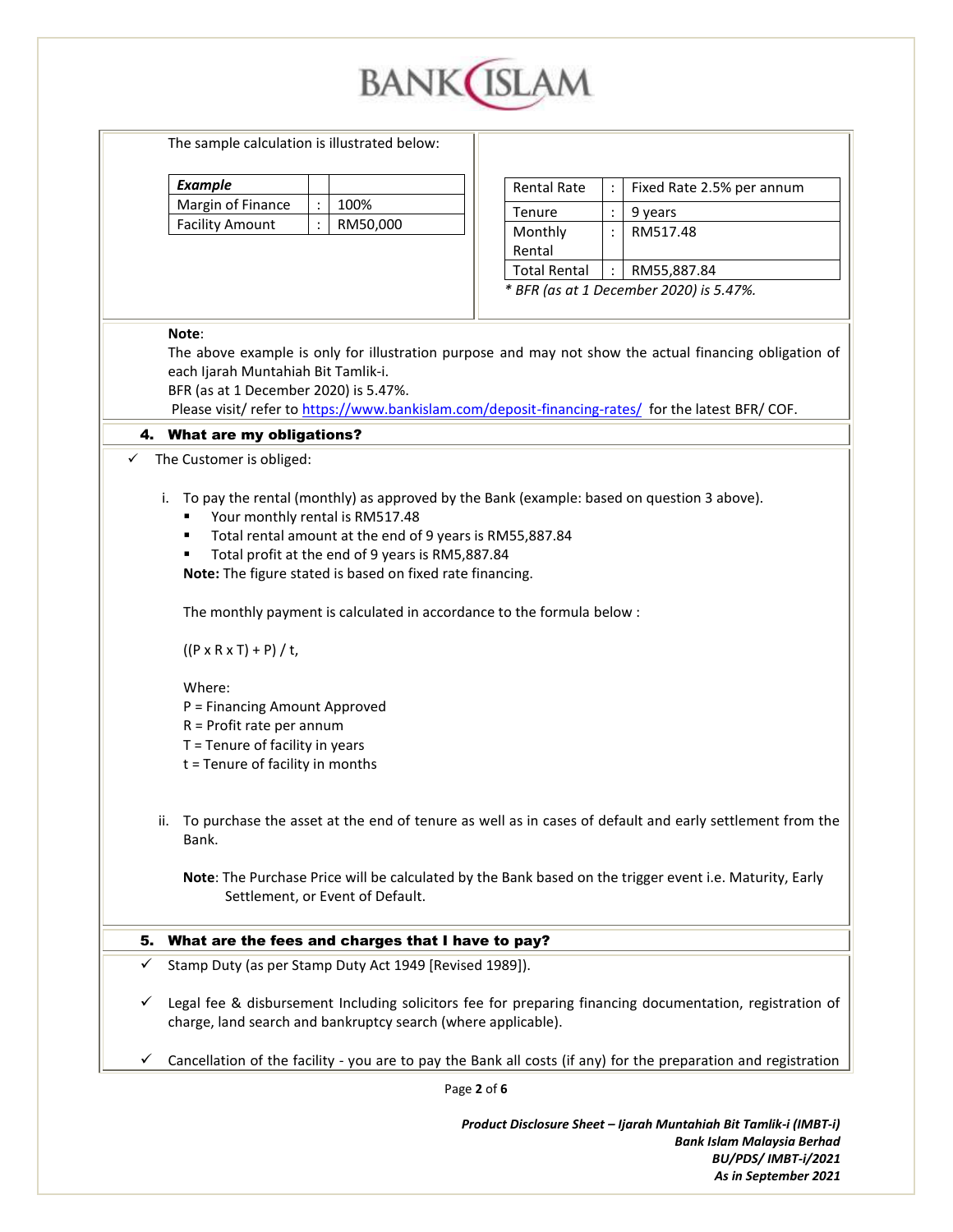of security documents that has been incurred by the Bank in connection with the facility including all expenses incurred during the claim process.

**BANK**(ISLAM

## 6. What if I fail to fulfill my obligations?

 $\checkmark$  Should you fail to fulfill your obligation in a timely manner, the following shall apply:-

#### **Breach of Wa`d**

Customer needs to compensate the Bank for any actual loss incurred by the Bank due to customer's breach of promise (*Wa`d*) to purchase the asset from the Bank.

#### **Event of Default**

- a. The Bank may by written notice to you, demand for immediate payment of amount overdue from you and/ or the guarantor;
- b. The Bank has the right to set off your deposit or any other account(s) maintained with the Bank towards settlement of overdue payment under this facilities granted by the Bank;
- c. The Bank has the right to take legal action against you if you fail to respond to the reminder and/or demand notices. The Bank shall exercise its right on any security pledged with the Bank and you are to bear all the cost involved. You are also responsible to settle any shortfall. Legal action against you may affect your credit rating leading to any future credit assessment being more difficult or expensive to you; and
- d. Cross default of other facilities with the Bank may be triggered.

#### **Late Payment**

The Bank shall impose Ta'widh (compensation) against you as follows:-

a. Before maturity of the facility

A sum equivalent to one per centum (1%) per annum on overdue installment(s) until date of full payment;

## b. After maturity of the facility

A sum equivalent to the prevailing daily overnight Islamic Interbank Money Market Rate (IIMM) on outstanding balance i.e. outstanding balance less Ibra' (if any);

c. Post judgment debt

A sum equivalent to the prevailing daily overnight Islamic Interbank Money Market Rate on basic judgment sum calculated from judgment date until date of full payment.

**Note**: The imposition of Ta'widh shall be in such manner as approved by Bank Negara Malaysia from time to time.

## 7. What if I fully settle the financing before its maturity?

Rebate (Ibra') will be given to you on early settlement or early redemption of the facility.

 $\checkmark$  Rebate (Ibra') Formula

Ibra' / Rebate on early settlement = Deferred Profit

Page **3** of **6**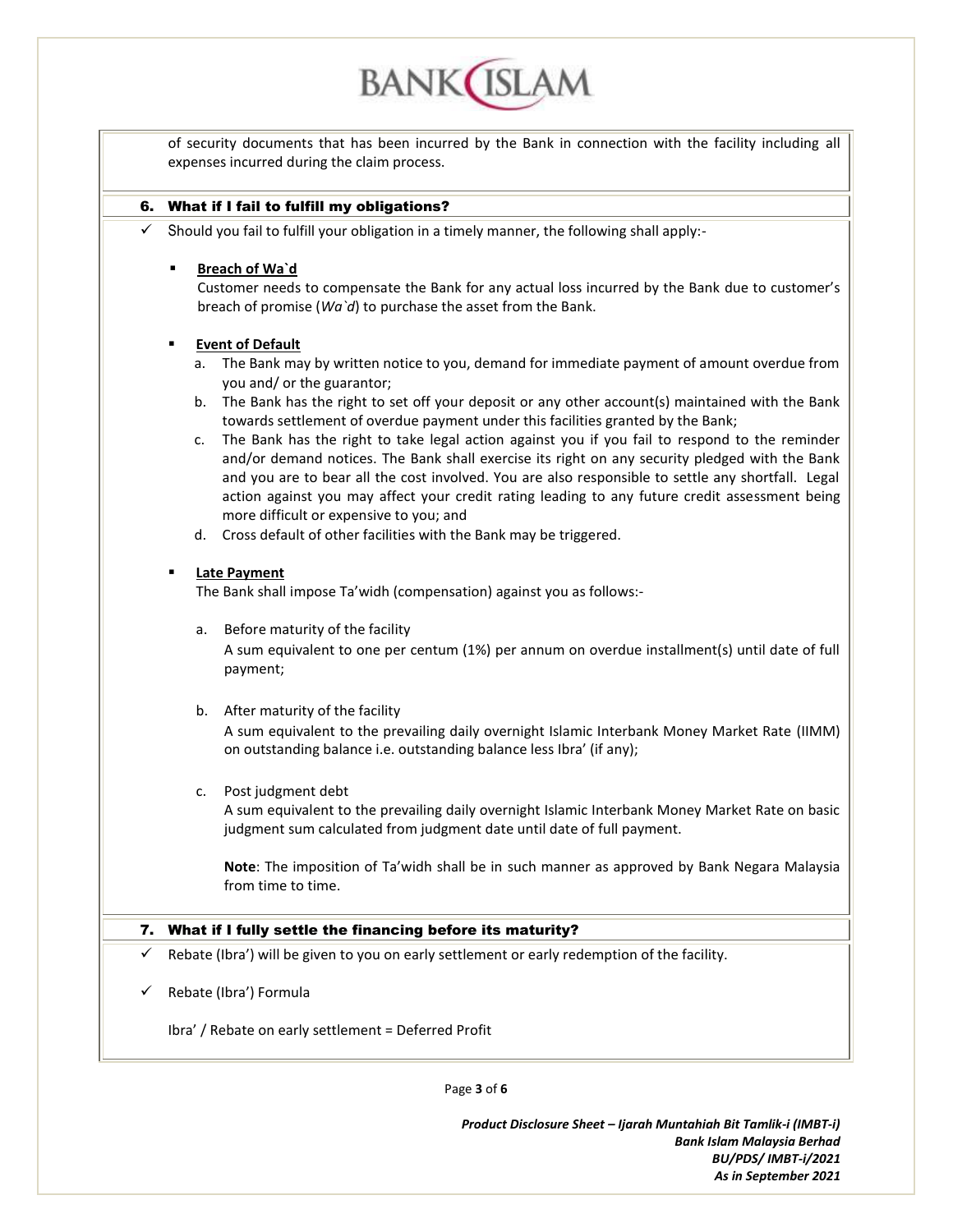

#### Note:

- i. Deferred Profit = Total Contracted Profit Accrued Profit
- ii. Total Contracted Profit = Sale Price Purchase Price (or Financing Amount)
- iii. Accrued Profit is calculated based on Effective Profit Rate of the outstanding Purchase Price(or Financing Amount) being disbursed (or utilized)

The Bank does not impose a lock-in period for this facility and there is no fee imposed for early settlement before maturity.

## 8. Do I need to take up Takaful coverage?

 $\checkmark$  Yes, you are required to obtain Takaful coverage form our panel Takaful providers or other Takaful companies as approved by the Bank (where applicable).

## 9. Do I need a guarantor or collateral?

 $\checkmark$  If you do not meet the minimum credit requirement, Bank Islam may require guarantor(s) or collateral in order for you to proceed with the submission.

## 10. What are the major risks?

 $\checkmark$  The Bank's Effective Profit rates offered may fluctuate during the tenure of the financing for facility with variable rate. An increase in base financing rate may result in higher monthly payment. However, the Bank's Effective Profit rate should not exceed the Ceiling Rate.

# 11. What do I need to do if there are changes to my contact detail?

 $\checkmark$  It is important for you to immediately inform us of any changes in your contact details to ensure that all correspondences reach you in a timely manner.

# 12. Where can I get assistance and redress?

 $\checkmark$  If you have difficulties in servicing the payments, you should contact us earliest possible to discuss the payment options. You may contact us at:

# *Corporate Banking*

*Bank Islam Malaysia Berhad* 23th Floor, Menara Bank Islam *No 27, Jalan Perak, 50450 Kuala Lumpur Relationship Manager: (to be filled by our RM's) Tel: (to be filled by our RM's) Fax: 03-2726 7818 Email: (to be filled by our RM's*)

*Or*

Page **4** of **6**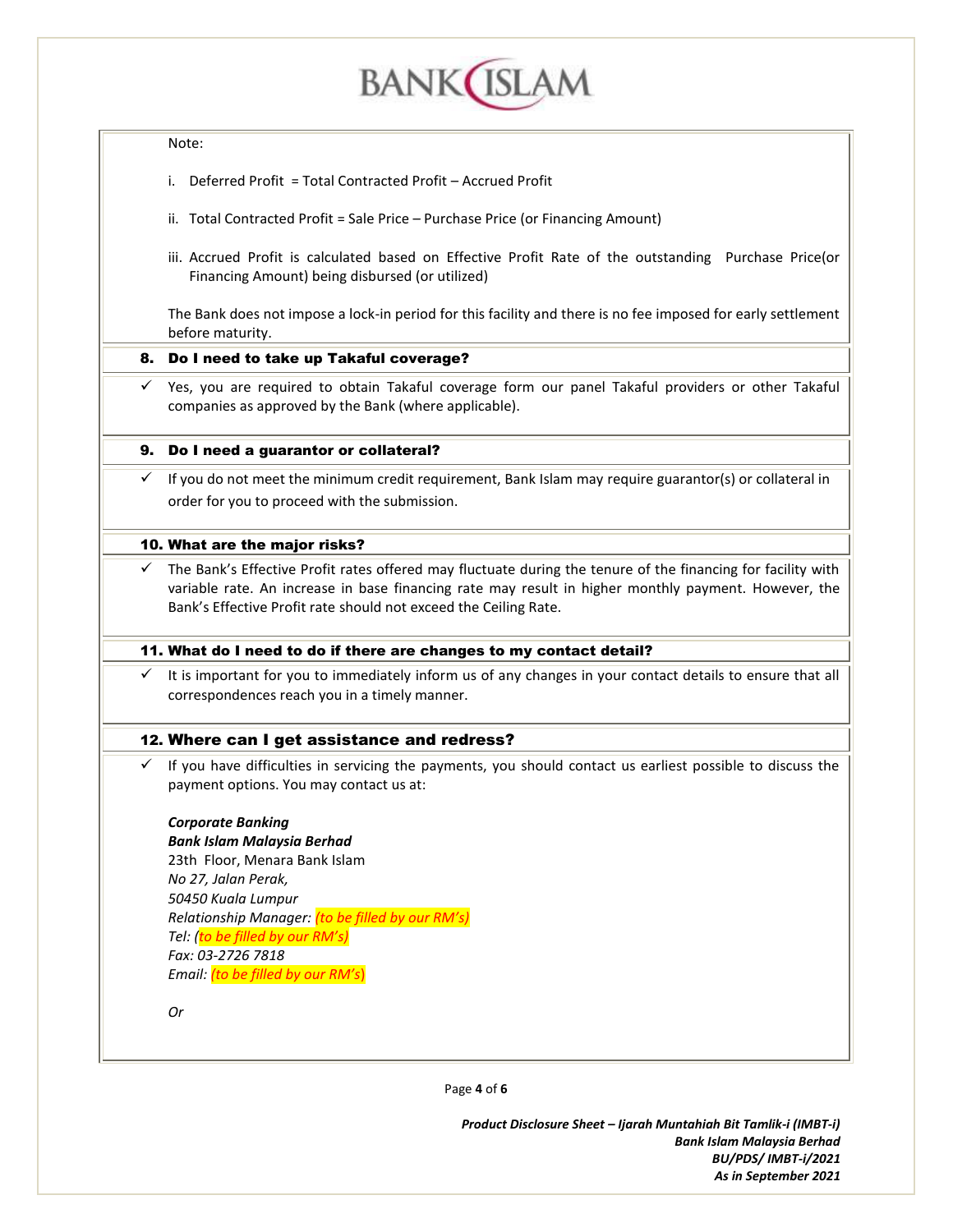

*Commercial Banking, Bank Islam Malaysia Berhad*

*23rd Floor, Menara Bank Islam No 22, Jalan Perak, 50450 Kuala Lumpur Relationship Manager: (to be filled by our RM's) Tel: (to be filled by our RM's)* Fax: *03-2726 7818 Email: (to be filled by our RM's)*

*Or*

#### *SME Banking*

*Bank Islam Malaysia Berhad 16th Floor, Menara Bank Islam No 22, Jalan Perak, 50450 Kuala Lumpur Fax: 03-2726 7818 Email: sme-assist@bankislam.com.my*

 $\checkmark$  If you wish to complaint on the products or services provided by us, you may contact us at:

# *Contact Centre & Customer Care Bank Islam Malaysia Berhad 17th Floor, Menara Bank Islam No 22, Jalan Perak,*

*50450 Kuala Lumpur Tel: 03-26 900 900 Email: [contactcenter@bankislam.com.my](mailto:contactcenter@bankislam.com.my)*

 $\checkmark$  For SME, you may seek the services of Agensi Kaunseling dan Pengurusan Kredit (AKPK), an agency established by Bank Negara Malaysia to provide free services and money management, credit counseling, financial education and debt restructuring. You can contact AKPK at:

Level 5 and 6, Menara Bumiputra Commerce Jalan Raja Laut 50350 Kuala Lumpur Tel: 603 -2616 7766 Fax: 603 -2616 7601 Website: https://www.akpk.org.my/

 $\checkmark$  If the query or complaint is not satisfactorily resolved by us, you may contact Bank Negara Malaysia LINK or TELELINK at: *Block D, Bank Negara Malaysia, Jalan Dato' Onn, 50480 Kuala Lumpur.*

Page **5** of **6**